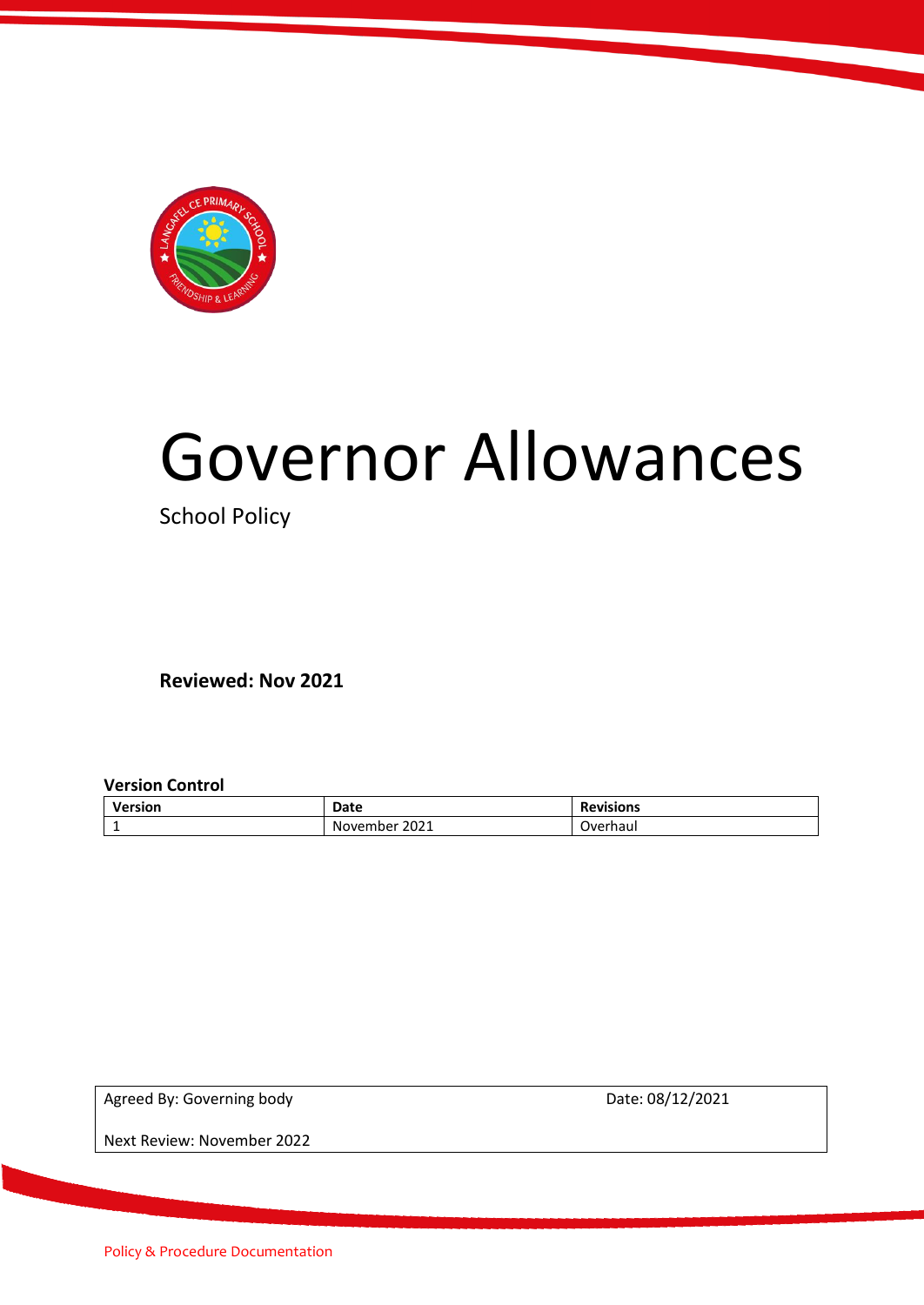

#### **SCHOOL VISION**

We believe in the potential of every child regardless of background or individual needs as expressed in Luke 15, The Parable of the Lost Sheep. We are committed to providing an emotionally supportive environment, where pupils flourish, growing both spiritually and academically; securing foundations for each child to understand who they are and the unique qualities they bring to the world.

### **Contents**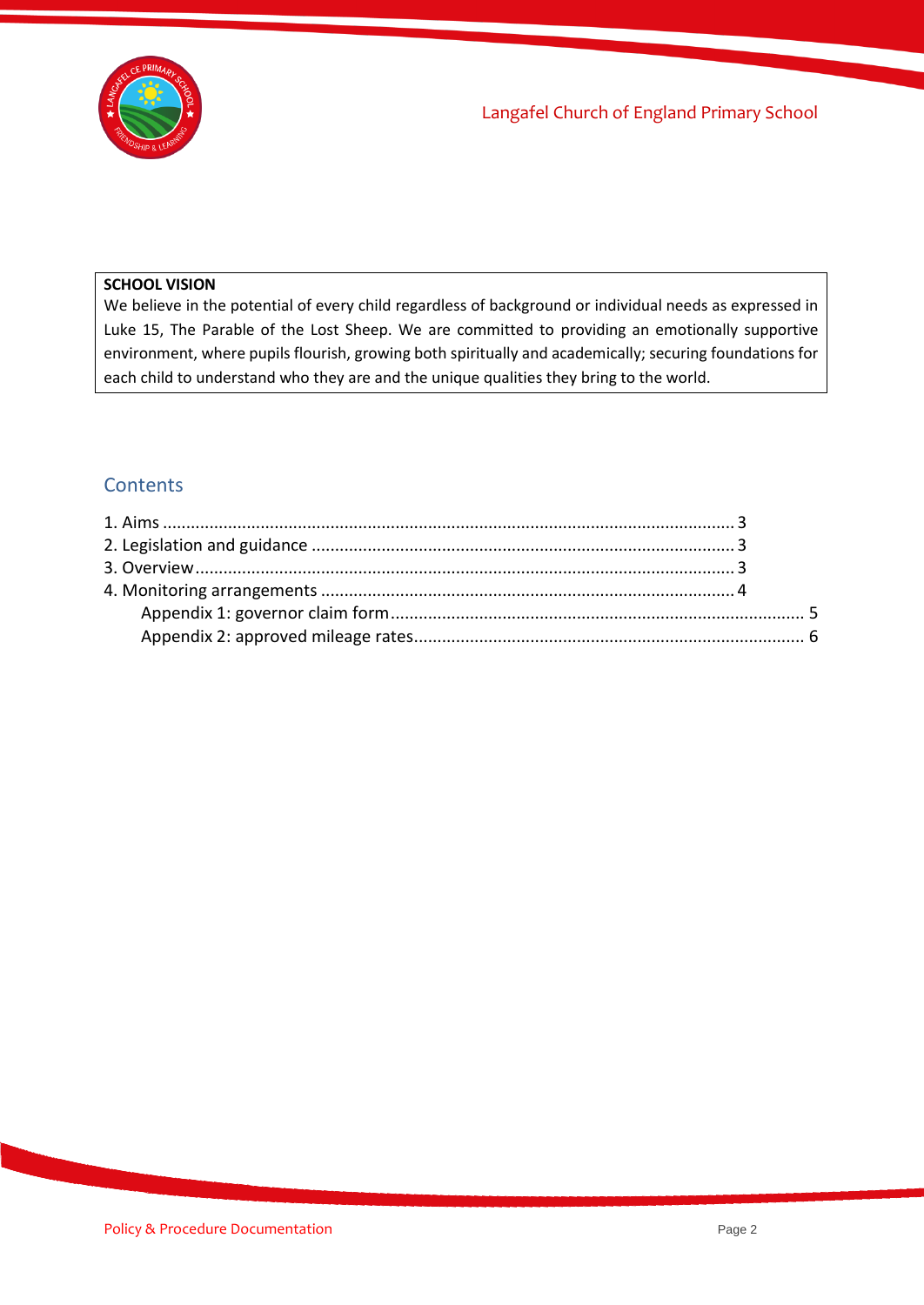



#### <span id="page-2-0"></span>**1. Aims**

The governing board has decided to pay reasonable allowances from the school's delegated budget to cover any costs that board members incur through carrying out their duties.

This policy sets out the terms on which such allowances will be paid.

By adopting this policy, we will ensure that no member of the community is prevented from becoming a governor on the grounds of cost.

#### <span id="page-2-1"></span>**2. Legislation And Guidance**

The [Governance Handbook](https://www.gov.uk/government/uploads/system/uploads/attachment_data/file/582868/Governance_Handbook_-_January_2017.pdf) (section 4.7.1, paragraph 63) says that boards in maintained schools with a delegated budget can choose whether or not to pay allowances to board members. Where they choose to do so, it must be in accordance with a policy or scheme.

The legislation on governors' allowances is set out in the the School Governance (Roles, Procedures [and Allowances\) \(England\) Regulations](http://www.legislation.gov.uk/uksi/2013/1624/part/6/made) 2013, part 6.

#### <span id="page-2-2"></span>**3. Overview**

Members of the governing board may claim allowances to cover expenditure necessary to enable them to perform their duties.

This does **not** include an attendance allowance, or payment to cover loss of earnings.

Members of the governing board may claim allowances by completing a claim form (see appendix 1) and submitting it to the school business manager.

Allowances will only be paid on the provision of a receipt, and will be limited to the amount shown on the receipt.

Members of the governing board may claim for:

- > Childcare
- Care for elderly or dependent relatives
- Extra costs incurred because they have a special need or English as a second language
- > Travel and subsistence costs
- Telephone charges, photocopying, postage, stationery, etc.
- Other justifiable allowances

Claims will be paid in arrears on a case-by-case basis. Reimbursable costs should be agreed in principle by the governing board **before** they are incurred.

The chair of governors (or the vice-chair, where appropriate) may investigate claims that appear excessive or inconsistent. All claims will be subject to an independent audit.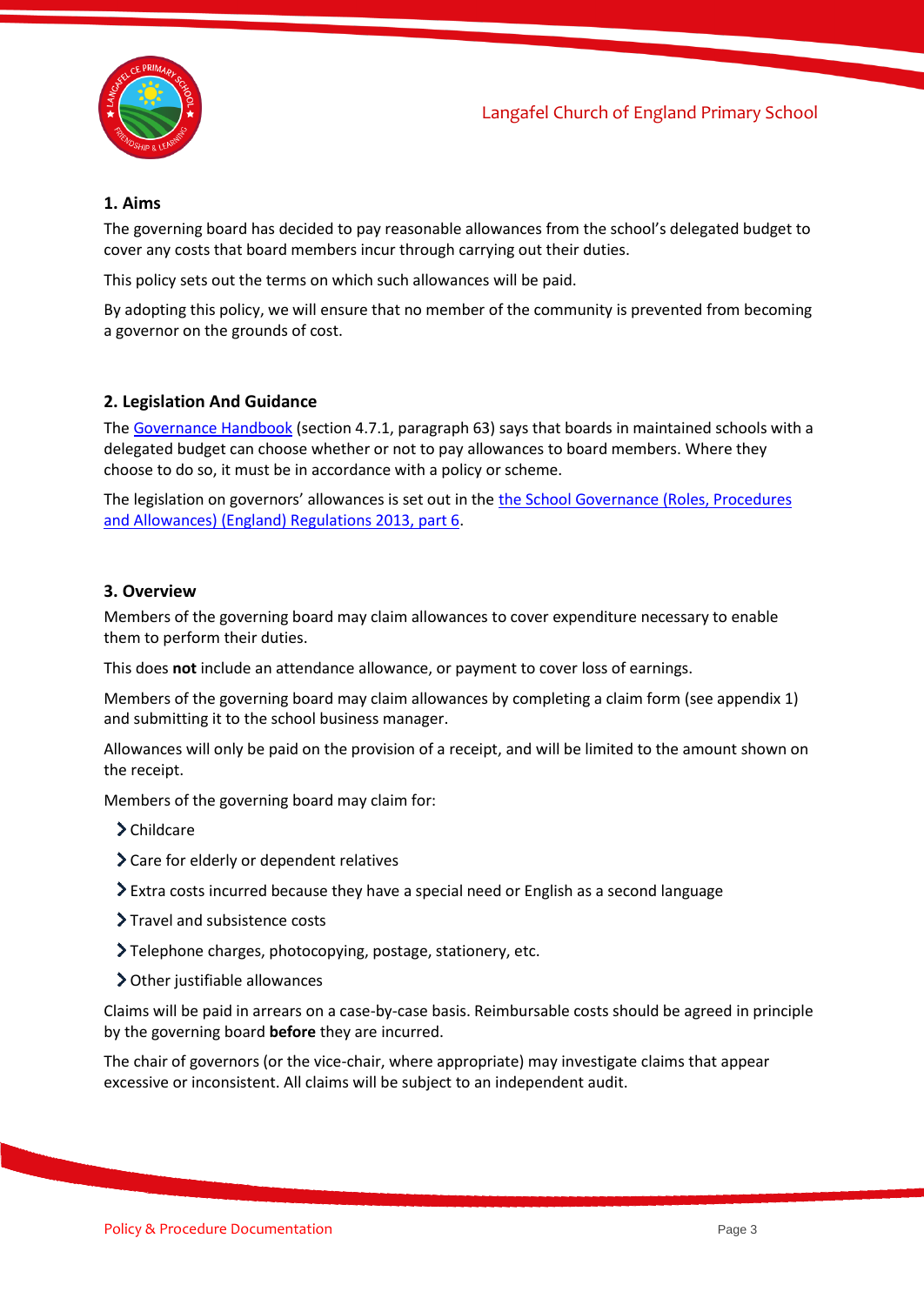

Travel expenses where a governor uses their own vehicle must not exceed the HM Revenue and Customs (HMRC) approved mileage rates (see appendix 2).

#### <span id="page-3-0"></span>**4. Monitoring Arrangements**

This policy will be reviewed annually by the governing board.

Any amendments will be presented at a meeting of the full governing board.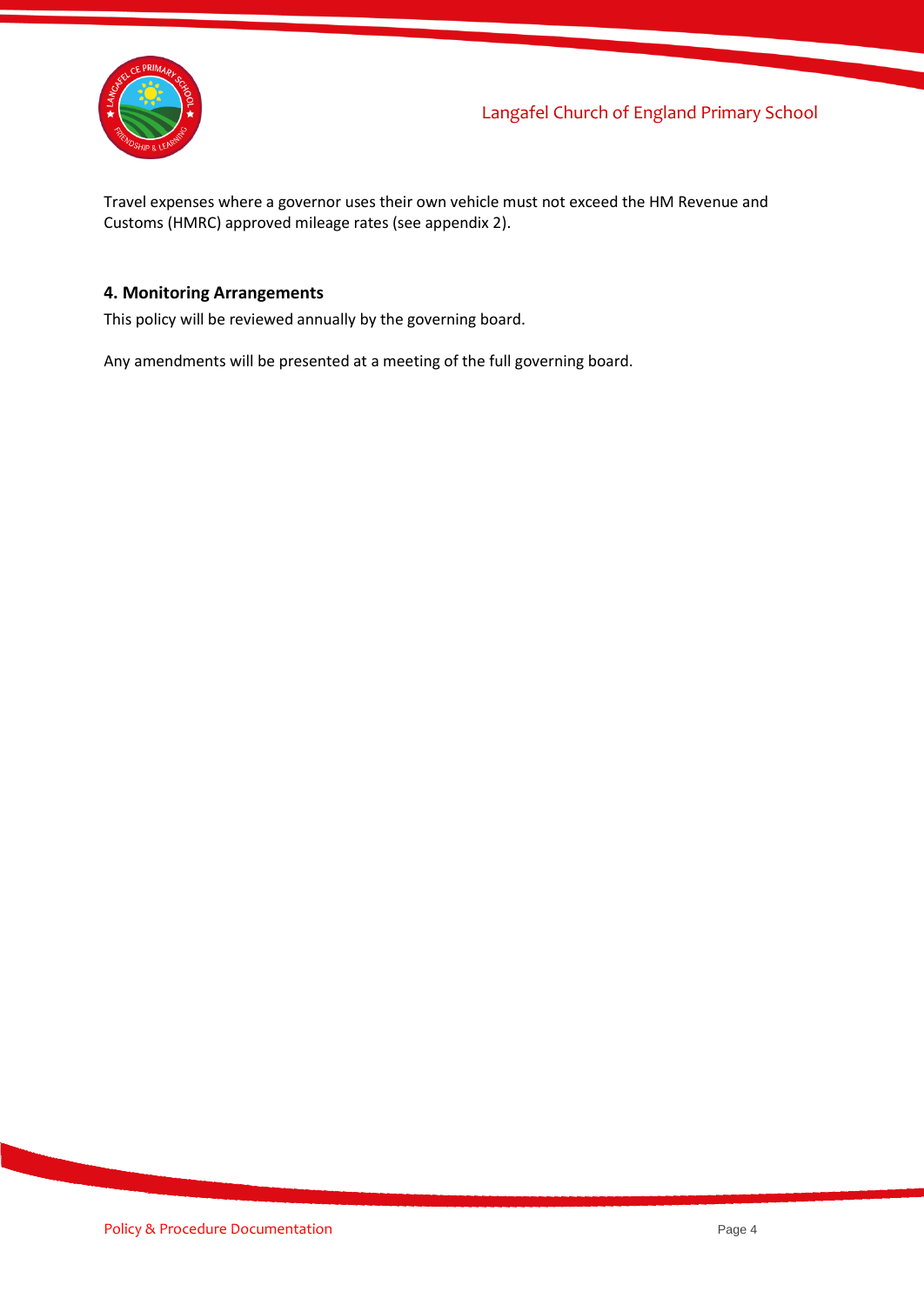

Langafel Church of England Primary School

# <span id="page-4-0"></span>**Appendix 1: Governor Claim Form**

| <b>GOVERNOR CLAIM FORM</b>                                                                                                                  |                                                                                                                                                                                                                                |  |  |  |
|---------------------------------------------------------------------------------------------------------------------------------------------|--------------------------------------------------------------------------------------------------------------------------------------------------------------------------------------------------------------------------------|--|--|--|
| Name:                                                                                                                                       |                                                                                                                                                                                                                                |  |  |  |
| Address:                                                                                                                                    |                                                                                                                                                                                                                                |  |  |  |
| Claim period:                                                                                                                               |                                                                                                                                                                                                                                |  |  |  |
| I claim the total sum of £______________ for governor expenses as detailed below. I have attached<br>relevant receipts to support my claim. |                                                                                                                                                                                                                                |  |  |  |
|                                                                                                                                             | Date: the contract of the contract of the contract of the contract of the contract of the contract of the contract of the contract of the contract of the contract of the contract of the contract of the contract of the cont |  |  |  |
| <b>EXPENSE TYPE</b>                                                                                                                         | £                                                                                                                                                                                                                              |  |  |  |
| Childcare                                                                                                                                   |                                                                                                                                                                                                                                |  |  |  |
| Care arrangements for dependent relatives                                                                                                   |                                                                                                                                                                                                                                |  |  |  |
| Support for a special need or English as a second language                                                                                  |                                                                                                                                                                                                                                |  |  |  |
| Travel or subsistence                                                                                                                       |                                                                                                                                                                                                                                |  |  |  |
| Telephone charges, photocopying, postage or stationery                                                                                      |                                                                                                                                                                                                                                |  |  |  |
| Other (please specify)                                                                                                                      |                                                                                                                                                                                                                                |  |  |  |
| <b>Total expenses claimed</b>                                                                                                               |                                                                                                                                                                                                                                |  |  |  |
| This form should be submitted to the school business manager along with any relevant receipts.                                              |                                                                                                                                                                                                                                |  |  |  |
| The form should be submitted within 21 days of the expenses being incurred.                                                                 |                                                                                                                                                                                                                                |  |  |  |